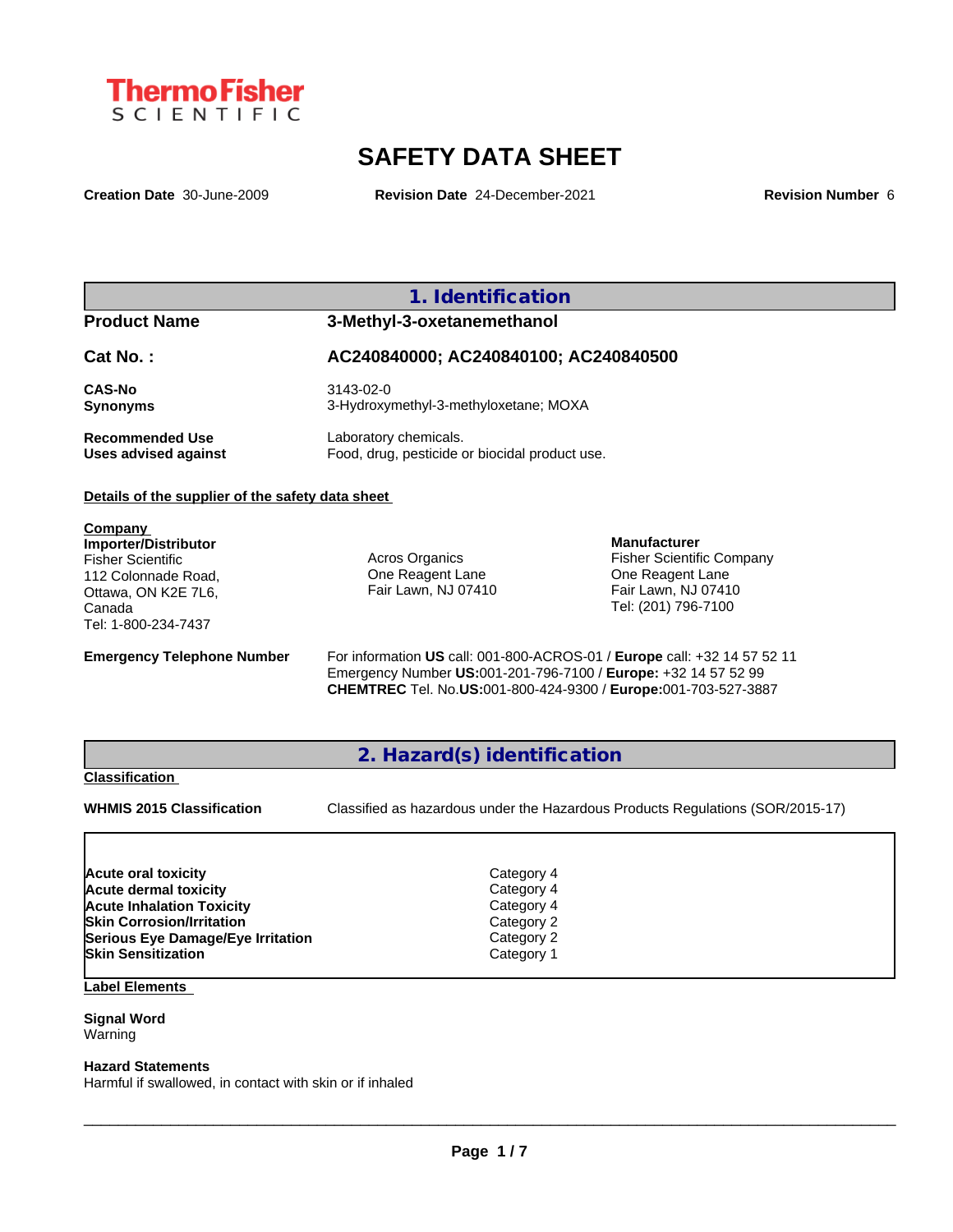Causes skin irritation May cause an allergic skin reaction Causes serious eye irritation



#### **Precautionary Statements Prevention**

Avoid breathing dust/fume/gas/mist/vapors/spray Wash face, hands and any exposed skin thoroughly after handling Do not eat, drink or smoke when using this product Use only outdoors or in a well-ventilated area Contaminated work clothing should not be allowed out of the workplace Wear protective gloves/protective clothing/eye protection/face protection **Response** IF ON SKIN: Wash with plenty of soap and water IF INHALED: Remove person to fresh air and keep comfortable for breathing IF IN EYES: Rinse cautiously with water for several minutes. Remove contact lenses, if present and easy to do. Continue rinsing Call a POISON CENTER/ doctor if you feel unwell Rinse mouth If skin irritation or rash occurs: Get medical advice/attention

Take off contaminated clothing

**Disposal**

Dispose of contents/container to an approved waste disposal plant

## **3. Composition/Information on Ingredients**

 $\_$  ,  $\_$  ,  $\_$  ,  $\_$  ,  $\_$  ,  $\_$  ,  $\_$  ,  $\_$  ,  $\_$  ,  $\_$  ,  $\_$  ,  $\_$  ,  $\_$  ,  $\_$  ,  $\_$  ,  $\_$  ,  $\_$  ,  $\_$  ,  $\_$  ,  $\_$  ,  $\_$  ,  $\_$  ,  $\_$  ,  $\_$  ,  $\_$  ,  $\_$  ,  $\_$  ,  $\_$  ,  $\_$  ,  $\_$  ,  $\_$  ,  $\_$  ,  $\_$  ,  $\_$  ,  $\_$  ,  $\_$  ,  $\_$  ,

| <b>Component</b>                   |                                                                                                                                                                                                                                                            | <b>CAS-No</b>                                                                                                        | Weight % |  |
|------------------------------------|------------------------------------------------------------------------------------------------------------------------------------------------------------------------------------------------------------------------------------------------------------|----------------------------------------------------------------------------------------------------------------------|----------|--|
| Oxetane, 3-hydroxymethyl-3-methyl- |                                                                                                                                                                                                                                                            | 3143-02-0                                                                                                            | >95      |  |
|                                    |                                                                                                                                                                                                                                                            | 4. First-aid measures                                                                                                |          |  |
| <b>General Advice</b>              |                                                                                                                                                                                                                                                            | If symptoms persist, call a physician.                                                                               |          |  |
| <b>Eye Contact</b>                 |                                                                                                                                                                                                                                                            | Rinse immediately with plenty of water, also under the eyelids, for at least 15 minutes. Get<br>medical attention.   |          |  |
| <b>Skin Contact</b>                |                                                                                                                                                                                                                                                            | Wash off immediately with plenty of water for at least 15 minutes. If skin irritation persists,<br>call a physician. |          |  |
| <b>Inhalation</b>                  |                                                                                                                                                                                                                                                            | Remove to fresh air. If not breathing, give artificial respiration. Get medical attention if<br>symptoms occur.      |          |  |
| Ingestion                          |                                                                                                                                                                                                                                                            | Clean mouth with water and drink afterwards plenty of water.                                                         |          |  |
| Most important symptoms/effects    | None reasonably foreseeable. May cause allergic skin reaction. Symptoms of allergic<br>reaction may include rash, itching, swelling, trouble breathing, tingling of the hands and<br>feet, dizziness, lightheadedness, chest pain, muscle pain or flushing |                                                                                                                      |          |  |
| <b>Notes to Physician</b>          | Treat symptomatically                                                                                                                                                                                                                                      |                                                                                                                      |          |  |
|                                    |                                                                                                                                                                                                                                                            | 5. Fire-fighting measures                                                                                            |          |  |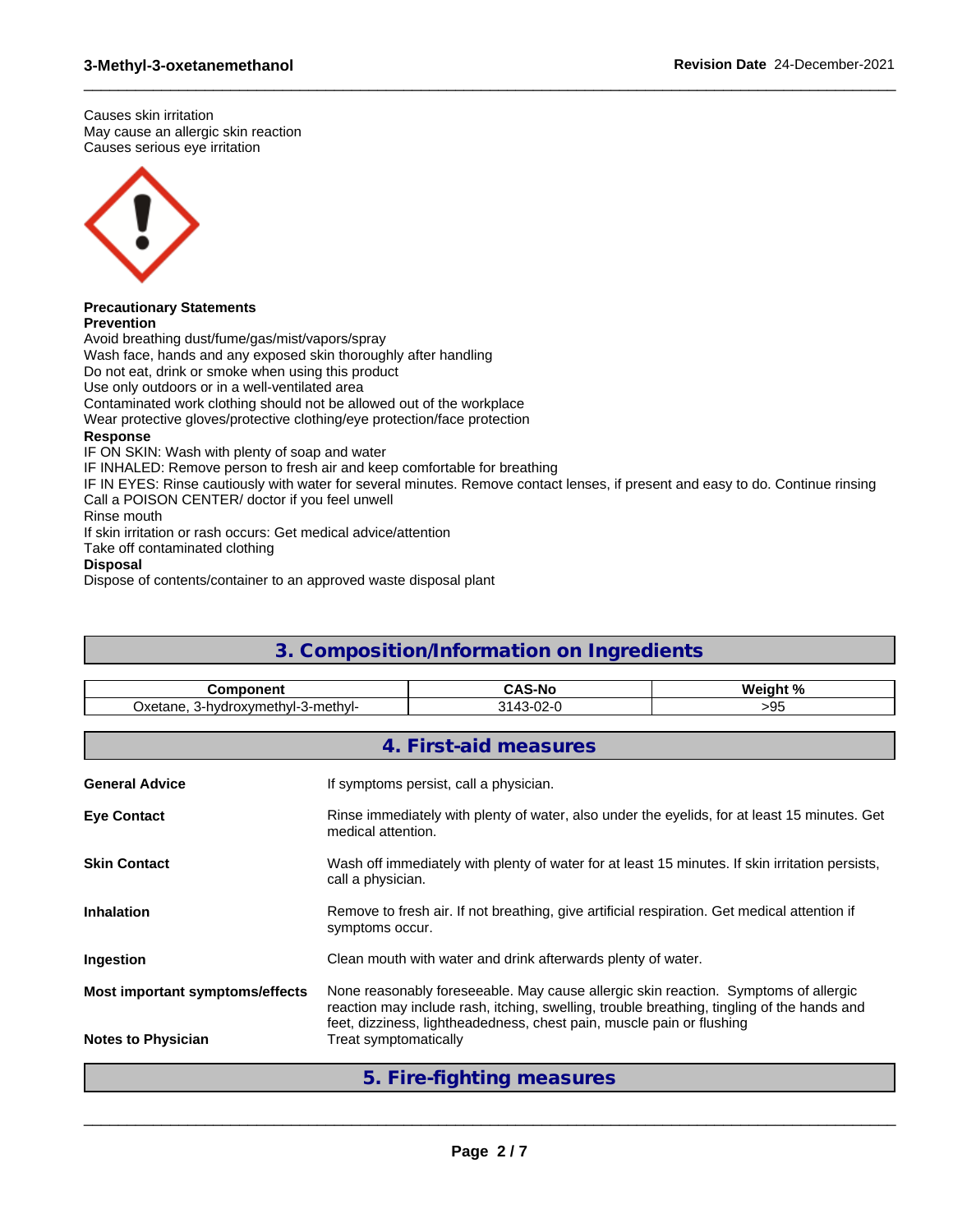| <b>Suitable Extinguishing Media</b>                              | Water spray, carbon dioxide (CO2), dry chemical, alcohol-resistant foam. |
|------------------------------------------------------------------|--------------------------------------------------------------------------|
| <b>Unsuitable Extinguishing Media</b>                            | No information available                                                 |
| <b>Flash Point</b>                                               | 97 °C / 206.6 °F                                                         |
| Method -                                                         | No information available                                                 |
| <b>Autoignition Temperature</b><br><b>Explosion Limits</b>       | No information available                                                 |
| <b>Upper</b>                                                     | No data available                                                        |
| Lower                                                            | No data available                                                        |
| <b>Sensitivity to Mechanical Impact No information available</b> |                                                                          |
| <b>Sensitivity to Static Discharge</b>                           | No information available                                                 |

 $\_$  ,  $\_$  ,  $\_$  ,  $\_$  ,  $\_$  ,  $\_$  ,  $\_$  ,  $\_$  ,  $\_$  ,  $\_$  ,  $\_$  ,  $\_$  ,  $\_$  ,  $\_$  ,  $\_$  ,  $\_$  ,  $\_$  ,  $\_$  ,  $\_$  ,  $\_$  ,  $\_$  ,  $\_$  ,  $\_$  ,  $\_$  ,  $\_$  ,  $\_$  ,  $\_$  ,  $\_$  ,  $\_$  ,  $\_$  ,  $\_$  ,  $\_$  ,  $\_$  ,  $\_$  ,  $\_$  ,  $\_$  ,  $\_$  ,

#### **Specific Hazards Arising from the Chemical**

Keep product and empty container away from heat and sources of ignition.

#### **Hazardous Combustion Products**

Carbon monoxide (CO). Carbon dioxide (CO2).

#### **Protective Equipment and Precautions for Firefighters**

As in any fire, wear self-contained breathing apparatus pressure-demand, MSHA/NIOSH (approved or equivalent) and full protective gear.

| <b>NFPA</b><br><b>Health</b>                                    | <b>Flammability</b>                          | <b>Instability</b>                                                          | <b>Physical hazards</b><br>N/A |
|-----------------------------------------------------------------|----------------------------------------------|-----------------------------------------------------------------------------|--------------------------------|
|                                                                 | 6. Accidental release measures               |                                                                             |                                |
| <b>Personal Precautions</b><br><b>Environmental Precautions</b> | Should not be released into the environment. | Ensure adequate ventilation. Use personal protective equipment as required. |                                |

**Methods for Containment and Clean** Soak up with inert absorbent material. Keep in suitable, closed containers for disposal. **Up**

| <b>Handling</b> | Wear personal protective equipment/face protection. Ensure adequate ventilation. Do not<br>get in eyes, on skin, or on clothing. Avoid ingestion and inhalation.                             |  |  |
|-----------------|----------------------------------------------------------------------------------------------------------------------------------------------------------------------------------------------|--|--|
| Storage.        | Keep container tightly closed in a dry and well-ventilated place.<br>To maintain product quality. Keep refrigerated. Protect from light. Incompatible Materials.<br>Strong oxidizing agents. |  |  |

**8. Exposure controls / personal protection**

## **Exposure Guidelines** This product does not contain any hazardous materials with occupational exposure

 $\_$  ,  $\_$  ,  $\_$  ,  $\_$  ,  $\_$  ,  $\_$  ,  $\_$  ,  $\_$  ,  $\_$  ,  $\_$  ,  $\_$  ,  $\_$  ,  $\_$  ,  $\_$  ,  $\_$  ,  $\_$  ,  $\_$  ,  $\_$  ,  $\_$  ,  $\_$  ,  $\_$  ,  $\_$  ,  $\_$  ,  $\_$  ,  $\_$  ,  $\_$  ,  $\_$  ,  $\_$  ,  $\_$  ,  $\_$  ,  $\_$  ,  $\_$  ,  $\_$  ,  $\_$  ,  $\_$  ,  $\_$  ,  $\_$  ,

limitsestablished by the region specific regulatory bodies.

#### **Engineering Measures**

Ensure that eyewash stations and safety showers are close to the workstation location. Ensure adequate ventilation, especially in confined areas.

Wherever possible, engineering control measures such as the isolation or enclosure of the process, the introduction of process or equipment changes to minimise release or contact, and the use of properly designed ventilation systems, should be adopted to control hazardous materials at source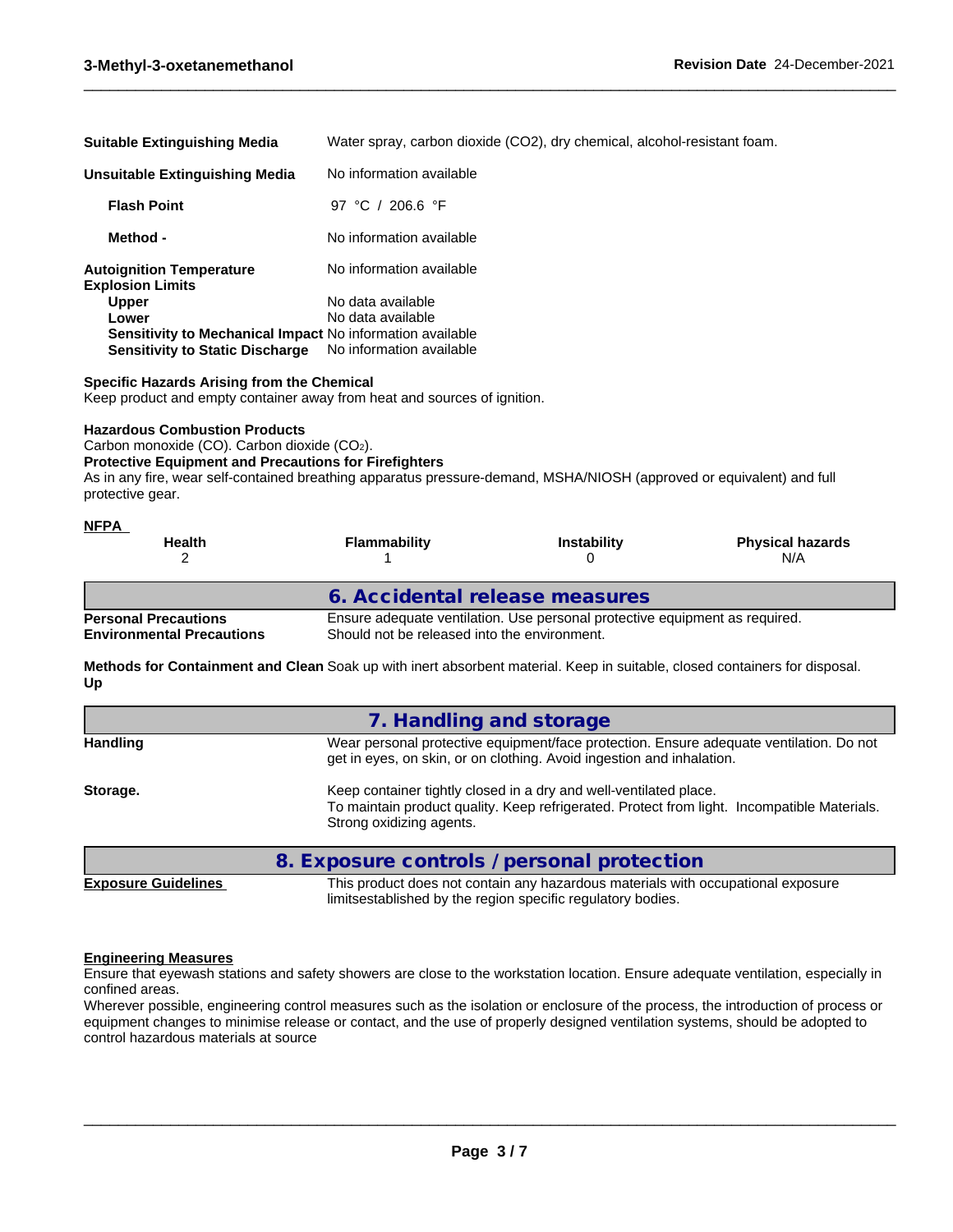#### **Personal protective equipment**

| <b>Eve Protection</b><br><b>Hand Protection</b> | Goggles<br>Wear appropriate protective gloves and clothing to prevent skin exposure. |                        |                        |  |  |  |
|-------------------------------------------------|--------------------------------------------------------------------------------------|------------------------|------------------------|--|--|--|
| Glove material                                  | <b>Breakthrough time</b>                                                             | <b>Glove thickness</b> | <b>Glove comments</b>  |  |  |  |
| Nitrile rubber                                  | See manufacturers                                                                    |                        | Splash protection only |  |  |  |
| Neoprene                                        | recommendations                                                                      |                        |                        |  |  |  |
| Natural rubber                                  |                                                                                      |                        |                        |  |  |  |

 $\_$  ,  $\_$  ,  $\_$  ,  $\_$  ,  $\_$  ,  $\_$  ,  $\_$  ,  $\_$  ,  $\_$  ,  $\_$  ,  $\_$  ,  $\_$  ,  $\_$  ,  $\_$  ,  $\_$  ,  $\_$  ,  $\_$  ,  $\_$  ,  $\_$  ,  $\_$  ,  $\_$  ,  $\_$  ,  $\_$  ,  $\_$  ,  $\_$  ,  $\_$  ,  $\_$  ,  $\_$  ,  $\_$  ,  $\_$  ,  $\_$  ,  $\_$  ,  $\_$  ,  $\_$  ,  $\_$  ,  $\_$  ,  $\_$  ,

Inspect gloves before use. observe the instructions regarding permeability and breakthrough time which are provided by the supplier of the gloves. (Refer to manufacturer/supplier for information) gloves are suitable for the task: Chemical compatability, Dexterity, Operational conditions, User susceptibility, e.g. sensitisation effects, also take into consideration the specific local conditions under which the product is used, such as the danger of cuts, abrasion. gloves with care avoiding skin contamination.

#### **Respiratory Protection**

PVC

When workers are facing concentrations above the exposure limit they must use appropriate certified respirators. Follow the OSHA respirator regulations found in 29 CFR 1910.134 or European Standard EN 149. Use a NIOSH/MSHA or European Standard EN 149 approved respirator if exposure limits are exceeded or if irritation or other symptoms are experienced. To protect the wearer, respiratory protective equipment must be the correct fit and be used and maintained properly **Recommended Filter type:** Organic gases and vapours filter Type A Brown conforming to EN14387

When RPE is used a face piece Fit Test should be conducted

#### **Environmental exposure controls**

No information available.

#### **Hygiene Measures**

Handle in accordance with good industrial hygiene and safety practice. Keep away from food, drink and animal feeding stuffs. Do not eat, drink or smoke when using this product. Remove and wash contaminated clothing and gloves, including the inside, before re-use. Wash hands before breaks and after work.

|                                         | 9. Physical and chemical properties |
|-----------------------------------------|-------------------------------------|
| <b>Physical State</b>                   | Liquid                              |
| Appearance                              | Clear Colorless, Light yellow       |
| Odor                                    | No information available            |
| <b>Odor Threshold</b>                   | No information available            |
| pH                                      | No information available            |
| <b>Melting Point/Range</b>              | No data available                   |
| <b>Boiling Point/Range</b>              | 122 °C / 251.6 °F @ 70 mmHg         |
| <b>Flash Point</b>                      | 97 °C / 206.6 °F                    |
| <b>Evaporation Rate</b>                 | No information available            |
| <b>Flammability (solid,gas)</b>         | Not applicable                      |
| <b>Flammability or explosive limits</b> |                                     |
| <b>Upper</b>                            | No data available                   |
| Lower                                   | No data available                   |
| <b>Vapor Pressure</b>                   | No information available            |
| <b>Vapor Density</b>                    | No information available            |
| <b>Specific Gravity</b>                 | 1.034                               |
| <b>Solubility</b>                       | No information available            |
| Partition coefficient; n-octanol/water  | No data available                   |
| <b>Autoignition Temperature</b>         | No information available            |
| <b>Decomposition Temperature</b>        | No information available            |
| <b>Viscosity</b>                        | No information available            |
| Molecular Formula                       | C5 H <sub>10</sub> O <sub>2</sub>   |
| <b>Molecular Weight</b>                 | 102.13                              |

### **10. Stability and reactivity**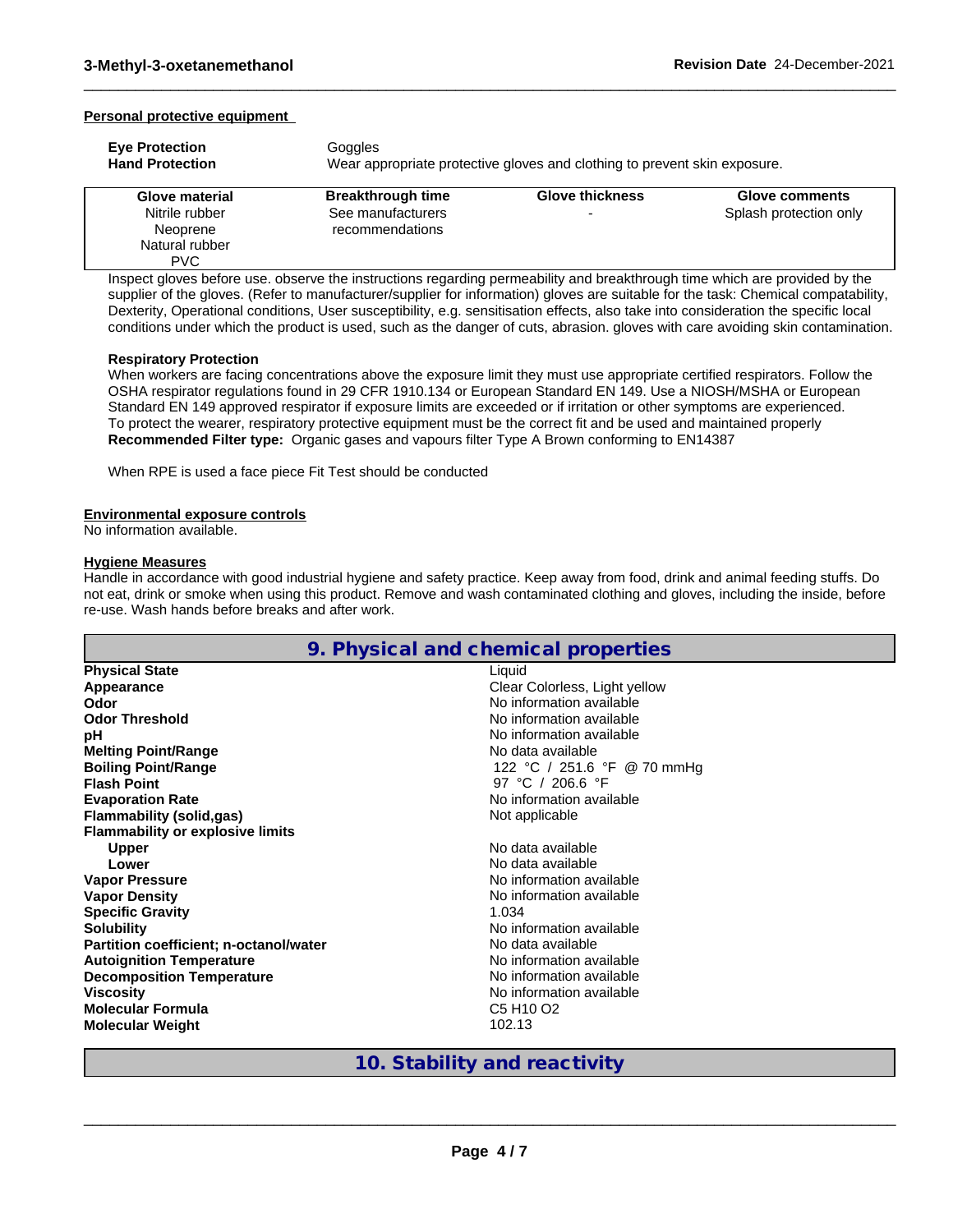### **3-Methyl-3-oxetanemethanol Revision Date** 24-December-2021

| <b>Reactive Hazard</b>          | None known, based on information available                                  |
|---------------------------------|-----------------------------------------------------------------------------|
| <b>Stability</b>                | Stable under recommended storage conditions.                                |
| <b>Conditions to Avoid</b>      | Incompatible products. Excess heat. Exposure to light.                      |
| Incompatible Materials          | Strong oxidizing agents                                                     |
|                                 | Hazardous Decomposition Products Carbon monoxide (CO), Carbon dioxide (CO2) |
| <b>Hazardous Polymerization</b> | Hazardous polymerization does not occur.                                    |
| <b>Hazardous Reactions</b>      | None under normal processing.                                               |

 $\_$  ,  $\_$  ,  $\_$  ,  $\_$  ,  $\_$  ,  $\_$  ,  $\_$  ,  $\_$  ,  $\_$  ,  $\_$  ,  $\_$  ,  $\_$  ,  $\_$  ,  $\_$  ,  $\_$  ,  $\_$  ,  $\_$  ,  $\_$  ,  $\_$  ,  $\_$  ,  $\_$  ,  $\_$  ,  $\_$  ,  $\_$  ,  $\_$  ,  $\_$  ,  $\_$  ,  $\_$  ,  $\_$  ,  $\_$  ,  $\_$  ,  $\_$  ,  $\_$  ,  $\_$  ,  $\_$  ,  $\_$  ,  $\_$  ,

**11. Toxicological information**

### **Acute Toxicity**

| <b>Product Information</b><br><b>Component Information</b><br><b>Toxicologically Synergistic</b><br><b>Products</b> | No information available                                                                   |
|---------------------------------------------------------------------------------------------------------------------|--------------------------------------------------------------------------------------------|
|                                                                                                                     | Delayed and immediate effects as well as chronic effects from short and long-term exposure |
| <b>Irritation</b>                                                                                                   | No information available                                                                   |
| <b>Sensitization</b>                                                                                                | No information available                                                                   |
| Carcinogenicity                                                                                                     | The table below indicates whether each agency has listed any ingredient as a carcinogen.   |

| Component                                                 | <b>CAS-No</b> | <b>IARC</b>                                                                                                                                                                                                                 | <b>NTP</b>                 | <b>ACGIH</b>                                                   | <b>OSHA</b> | <b>Mexico</b> |
|-----------------------------------------------------------|---------------|-----------------------------------------------------------------------------------------------------------------------------------------------------------------------------------------------------------------------------|----------------------------|----------------------------------------------------------------|-------------|---------------|
| Oxetane.<br>3-hydroxymethyl-3-met<br>hyl-                 | 3143-02-0     | Not listed                                                                                                                                                                                                                  | Not listed                 | Not listed                                                     | Not listed  | Not listed    |
| <b>Mutagenic Effects</b>                                  |               | No information available                                                                                                                                                                                                    |                            |                                                                |             |               |
| <b>Reproductive Effects</b>                               |               | No information available.                                                                                                                                                                                                   |                            |                                                                |             |               |
| <b>Developmental Effects</b>                              |               | No information available.                                                                                                                                                                                                   |                            |                                                                |             |               |
| <b>Teratogenicity</b>                                     |               | No information available.                                                                                                                                                                                                   |                            |                                                                |             |               |
| STOT - single exposure<br><b>STOT - repeated exposure</b> |               | None known<br>None known                                                                                                                                                                                                    |                            |                                                                |             |               |
| <b>Aspiration hazard</b>                                  |               | No information available                                                                                                                                                                                                    |                            |                                                                |             |               |
| delayed                                                   |               | Symptoms / effects, both acute and Symptoms of allergic reaction may include rash, itching, swelling, trouble breathing, tingling<br>of the hands and feet, dizziness, lightheadedness, chest pain, muscle pain or flushing |                            |                                                                |             |               |
| <b>Endocrine Disruptor Information</b>                    |               | No information available                                                                                                                                                                                                    |                            |                                                                |             |               |
| <b>Other Adverse Effects</b>                              |               |                                                                                                                                                                                                                             |                            | The toxicological properties have not been fully investigated. |             |               |
|                                                           |               |                                                                                                                                                                                                                             | 12. Ecological information |                                                                |             |               |

| <b>Ecotoxicity</b><br>Do not empty into drains. |                           |
|-------------------------------------------------|---------------------------|
| <b>Persistence and Degradability</b>            | No information available  |
| <b>Bioaccumulation/Accumulation</b>             | No information available. |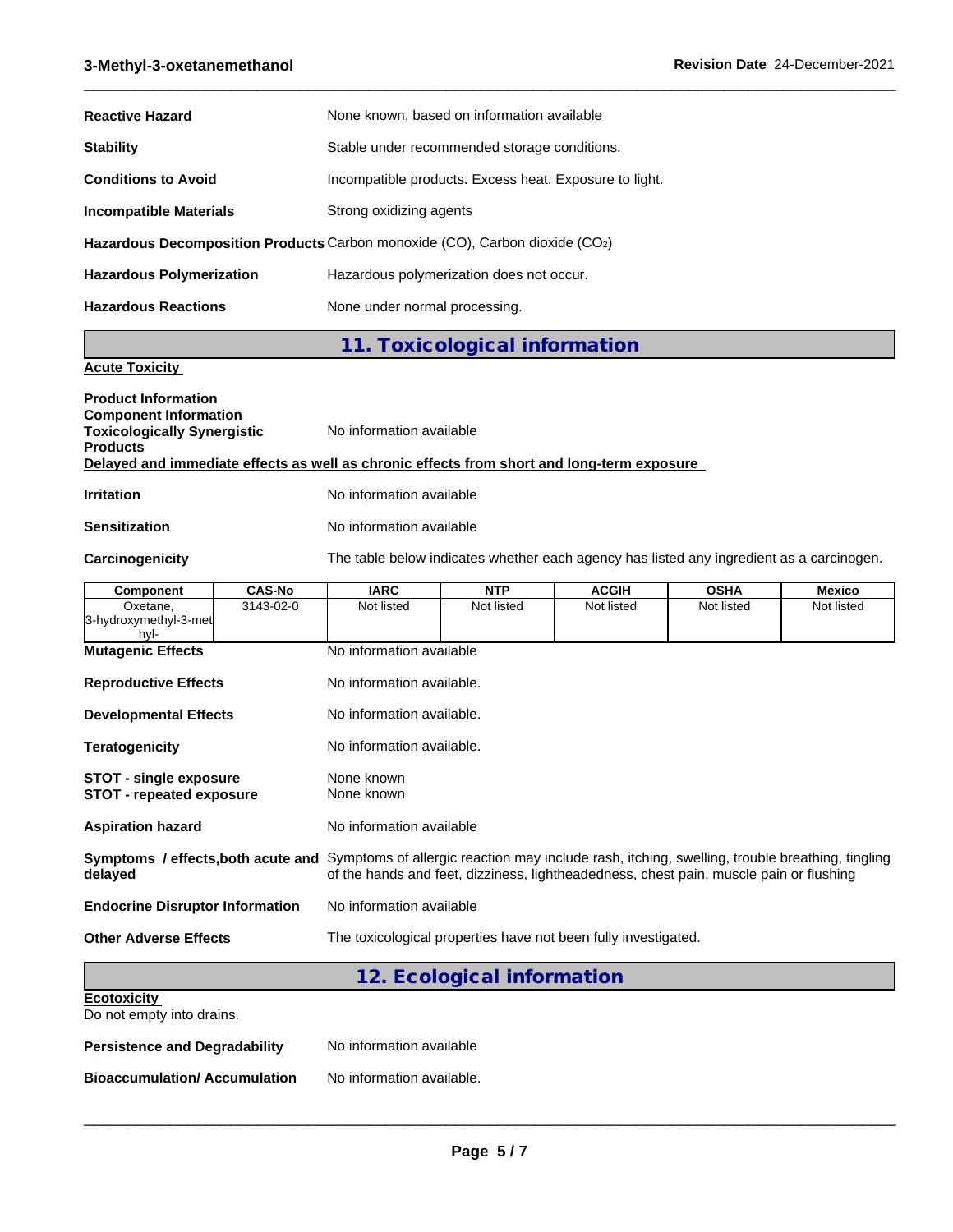| <b>Mobility</b><br>No information available. |                                                                                                                                                                                                                                                                       |  |  |
|----------------------------------------------|-----------------------------------------------------------------------------------------------------------------------------------------------------------------------------------------------------------------------------------------------------------------------|--|--|
|                                              | 13. Disposal considerations                                                                                                                                                                                                                                           |  |  |
| <b>Waste Disposal Methods</b>                | Chemical waste generators must determine whether a discarded chemical is classified as a<br>hazardous waste. Chemical waste generators must also consult local, regional, and<br>national hazardous waste regulations to ensure complete and accurate classification. |  |  |
|                                              | 14. Transport information                                                                                                                                                                                                                                             |  |  |
| <u>DOT</u>                                   | Not regulated                                                                                                                                                                                                                                                         |  |  |
| $\overline{\overline{\text{TDG}}}$           | Not regulated                                                                                                                                                                                                                                                         |  |  |
| <b>IATA</b>                                  | Not regulated                                                                                                                                                                                                                                                         |  |  |
| <b>IMDG/IMO</b>                              | Not regulated                                                                                                                                                                                                                                                         |  |  |

 $\_$  ,  $\_$  ,  $\_$  ,  $\_$  ,  $\_$  ,  $\_$  ,  $\_$  ,  $\_$  ,  $\_$  ,  $\_$  ,  $\_$  ,  $\_$  ,  $\_$  ,  $\_$  ,  $\_$  ,  $\_$  ,  $\_$  ,  $\_$  ,  $\_$  ,  $\_$  ,  $\_$  ,  $\_$  ,  $\_$  ,  $\_$  ,  $\_$  ,  $\_$  ,  $\_$  ,  $\_$  ,  $\_$  ,  $\_$  ,  $\_$  ,  $\_$  ,  $\_$  ,  $\_$  ,  $\_$  ,  $\_$  ,  $\_$  ,

### **International Inventories**

| Component                             | <b>CAS-No</b> | <b>DSL</b> | <b>NDSL</b> | <b>TSCA</b> | <b>TSCA Inventory</b><br>notification -<br><b>Active-Inactive</b> | <b>EINECS</b> | <b>ELINCS</b> | <b>NLP</b> |
|---------------------------------------|---------------|------------|-------------|-------------|-------------------------------------------------------------------|---------------|---------------|------------|
| Oxetane,<br>3-hydroxymethyl-3-methyl- | 3143-02-0     | -          |             |             |                                                                   |               |               |            |

**15. Regulatory information**

| <b>Component</b>                   | <b>CAS-No</b> | <b>IECSC</b> | <b>KECL</b> | <b>ENCS</b> | <b>ISHL</b> | <b>TCSI</b> | <b>AICS</b> | <b>NZIoC</b> | <b>PICCS</b> |
|------------------------------------|---------------|--------------|-------------|-------------|-------------|-------------|-------------|--------------|--------------|
| Oxetane.                           | 3143-02-0     |              |             |             |             |             |             |              |              |
| - 3-methyl د.,<br>3-hydroxymethyl- |               |              |             |             |             |             |             |              |              |

**Legend:**

X - Listed '-' - Not Listed

**KECL** - NIER number or KE number (http://ncis.nier.go.kr/en/main.do)

**DSL/NDSL** - Canadian Domestic Substances List/Non-Domestic Substances List

**TSCA** - United States Toxic Substances Control Act Section 8(b) Inventory

**EINECS/ELINCS** - European Inventory of Existing Commercial Chemical Substances/EU List of Notified Chemical Substances

**IECSC** - Chinese Inventory of Existing Chemical Substances

**KECL** - Korean Existing and Evaluated Chemical Substances

**ENCS** - Japanese Existing and New Chemical Substances

**AICS** - Australian Inventory of Chemical Substances

**PICCS** - Philippines Inventory of Chemicals and Chemical Substances

#### **Canada**

SDS in compliance with provisions of information as set out in Canadian Standard - Part 4, Schedule 1 and 2 of the Hazardous Products Regulations (HPR) and meets the requirements of the HPR (Paragraph 13(1)(a) of the Hazardous Products Act (HPA)).

#### **Other International Regulations**

#### **Authorisation/Restrictions according to EU REACH**

#### **Safety, health and environmental regulations/legislation specific for the substance or mixture**

| Component                             | <b>CAS-No</b> | <b>OECD HPV</b>                          | <b>Persistent Organic</b><br><b>Pollutant</b> | <b>Ozone Depletion</b><br><b>Potential</b> | <b>Restriction of</b><br><b>Hazardous</b><br><b>Substances (RoHS)</b> |
|---------------------------------------|---------------|------------------------------------------|-----------------------------------------------|--------------------------------------------|-----------------------------------------------------------------------|
| Oxetane,<br>3-hydroxymethyl-3-methyl- | 3143-02-0     | Not applicable                           | Not applicable                                | Not applicable                             | Not applicable                                                        |
|                                       |               |                                          |                                               |                                            |                                                                       |
| Component                             | <b>CAS-No</b> | Seveso III Directive  <br>(2012/18/EC) - | <b>Seveso III Directive</b><br>(2012/18/EC) - | Rotterdam<br><b>Convention (PIC)</b>       | <b>Basel Convention</b><br>(Hazardous Waste)                          |